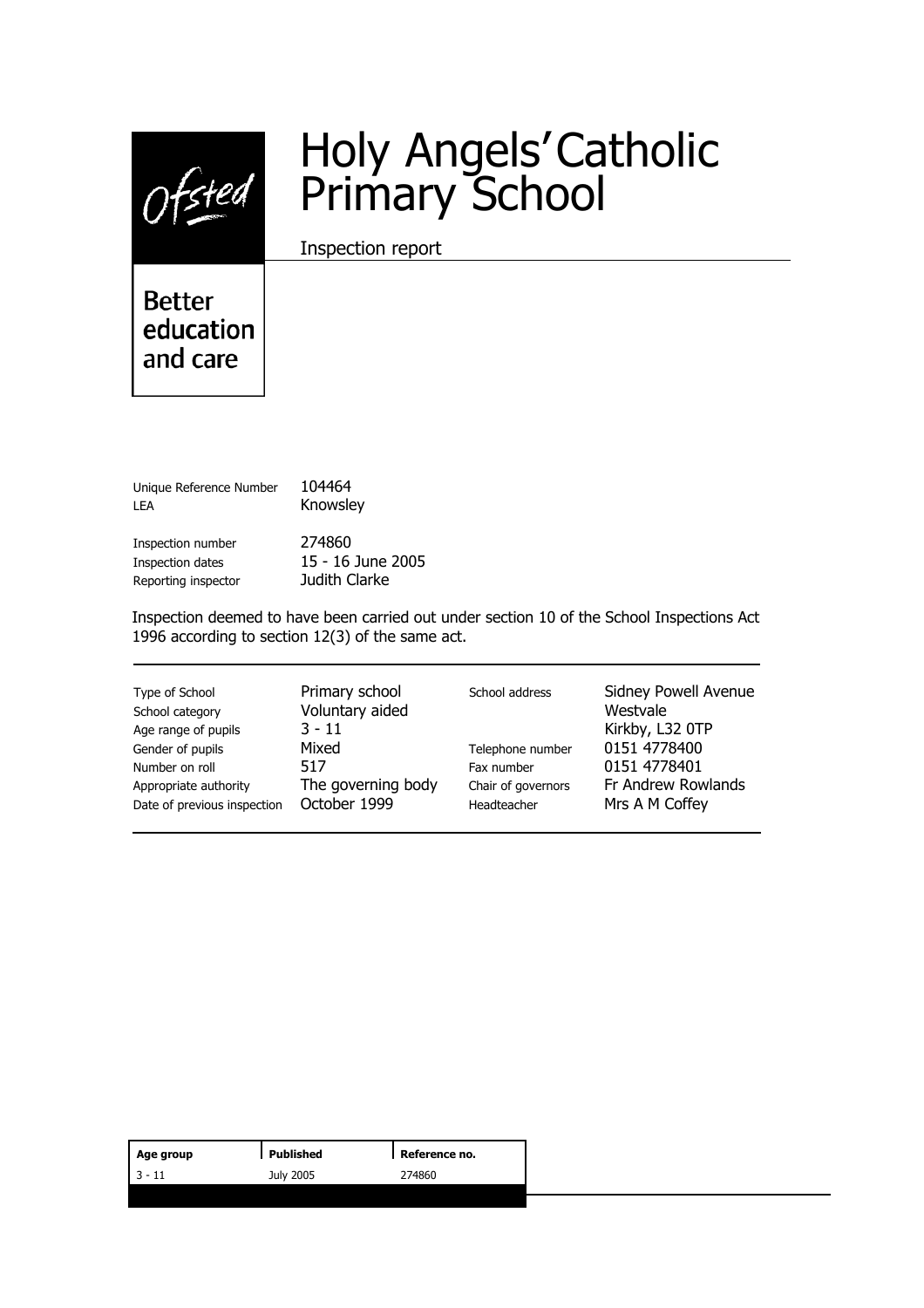© Crown copyright 2005

Website: www.ofsted.gov.uk

This document may be reproduced in whole or in part for non-commercial educational purposes, provided that the information quoted is reproduced without adaptation and the source and date of publication are stated.

Further copies of this report are obtainable from the school. Under the School Inspections Act 1996, the school must provide a copy of this report free of charge to certain categories of people. A charge not exceeding the full cost of reproduction may be made for any other copies supplied.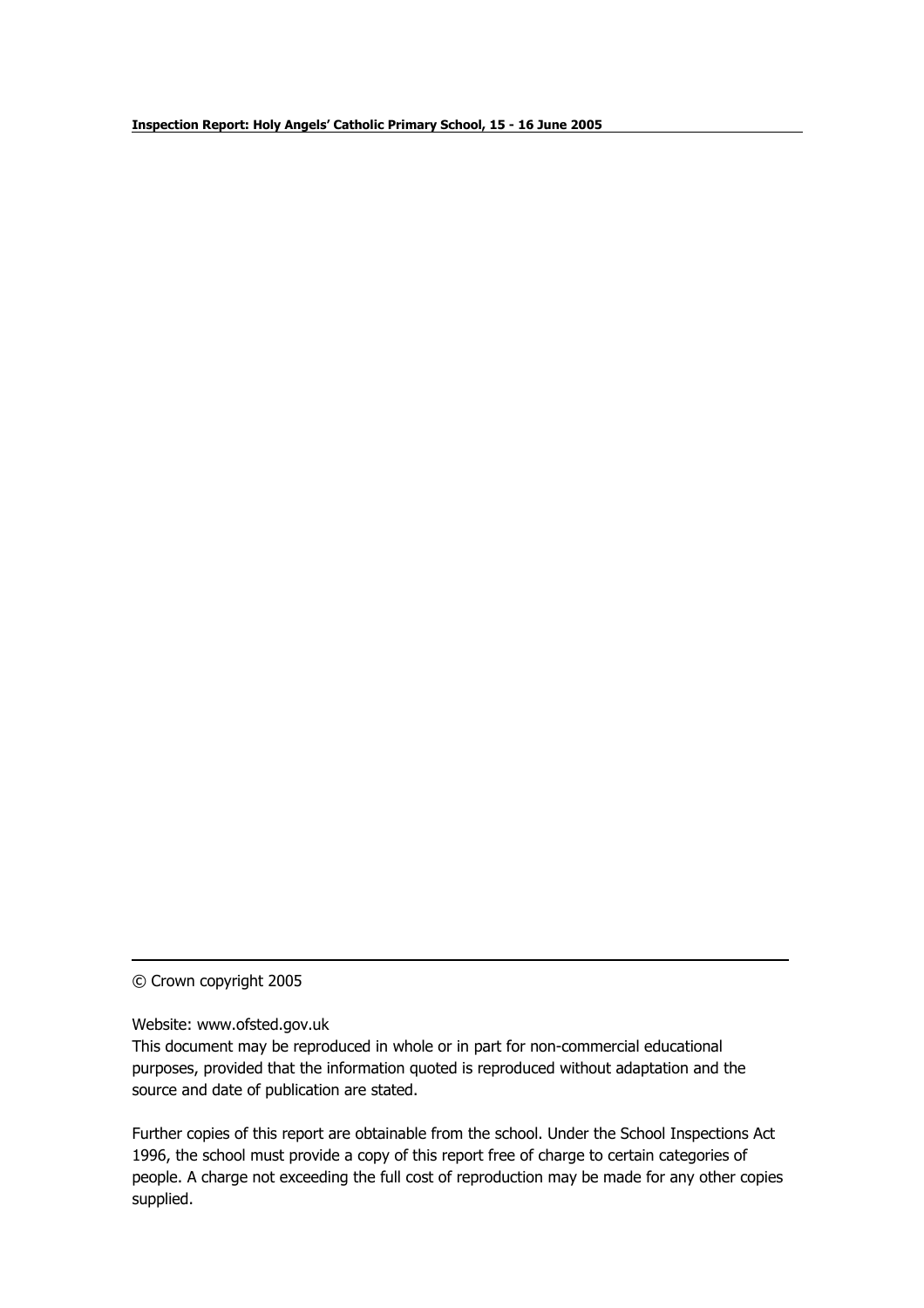## **Introduction**

The inspection was a pilot of the new arrangements for inspection announced by Ofsted in its consultation paper of February 2004. It was carried out with the support and co-operation of Holy Angels' Catholic Primary School and of the local education authority.

The inspection was carried out by three additional inspectors.

#### **Description of the school**

A larger than average school in a socially and economically disadvantaged area. The vast majority of children are of white British background. There are no children who are at an early stage of learning English. Thirty five per cent of children are known to be eligible for free school meals. The childrenís skills on entry to the school are well below the levels expected. Thirty one per cent of the children have learning difficulties and disabilities, which is above average, although the number of children with statements of their special educational needs is below average. The school is taking part in an Intensive Support Programme. It received the Basic Skills Quality Mark in 2001 and 2004.

#### **Key for inspection grades**

| Grade 1 | Outstanding  |
|---------|--------------|
| Grade 2 | Good         |
| Grade 3 | Satisfactory |
| Grade 4 | Inadequate   |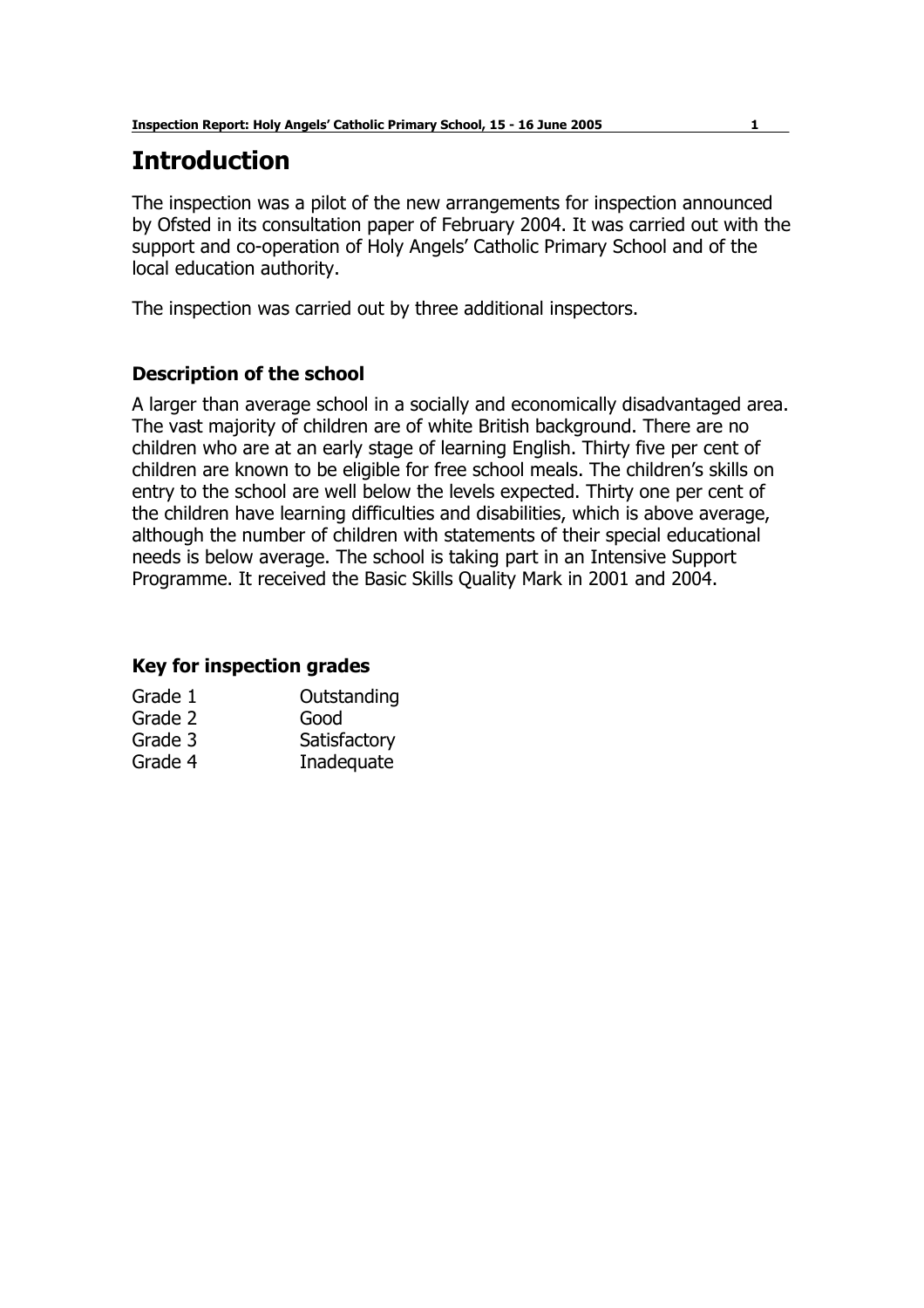## **Overall effectiveness of the school**

This is a satisfactory school with some good features. The school feels it is stronger than it is. This is partly because its self-evaluation is not as sharp as it should be. Although the school has travelled a long way, much remains to be done. The headteacher has managed change in a strong and purposeful way and recognises significant improvements made in recent years. Staff are successful in helping the children to work hard and as a result, children have good attitudes. Children enjoy coming to school and enjoy their lessons. Their behaviour is outstanding. Parents feel that the school does its best for their children and is supportive of their needs. All in the school are helped to feel valued. The ethos of the school is good.

Attainment on entry is well below average. The children have a satisfactory start in nursery and reception classes. Teaching and learning are satisfactory overall. The childrenís skills of observation, experimentation and investigation in English, mathematics and science are often underused in lessons and this hampers learning. Assessment procedures although satisfactory are not refined sufficiently to identify exactly how well the children are learning. The children make satisfactory progress. This year standards by the end of Year 6 will remain well below average, but there are signs of improvement in Year 5. The teachers ensure all are included in lessons and children with special educational needs have appropriate help. The school takes good care of the children. It is active in ensuring the children adopt healthy lifestyles and this aspect of their work is outstanding.

The leadership and management of the school are satisfactory. The school works effectively with many other agencies for the benefit of the children. The school is well placed to improve further. The school provides satisfactory value for money.

#### **Grade: 3**

#### **What the school should do to improve further**

Focus on:

• continuing to raise standards in English, mathematics and science, particularly in ensuring the children have more opportunities for investigational and problem solving work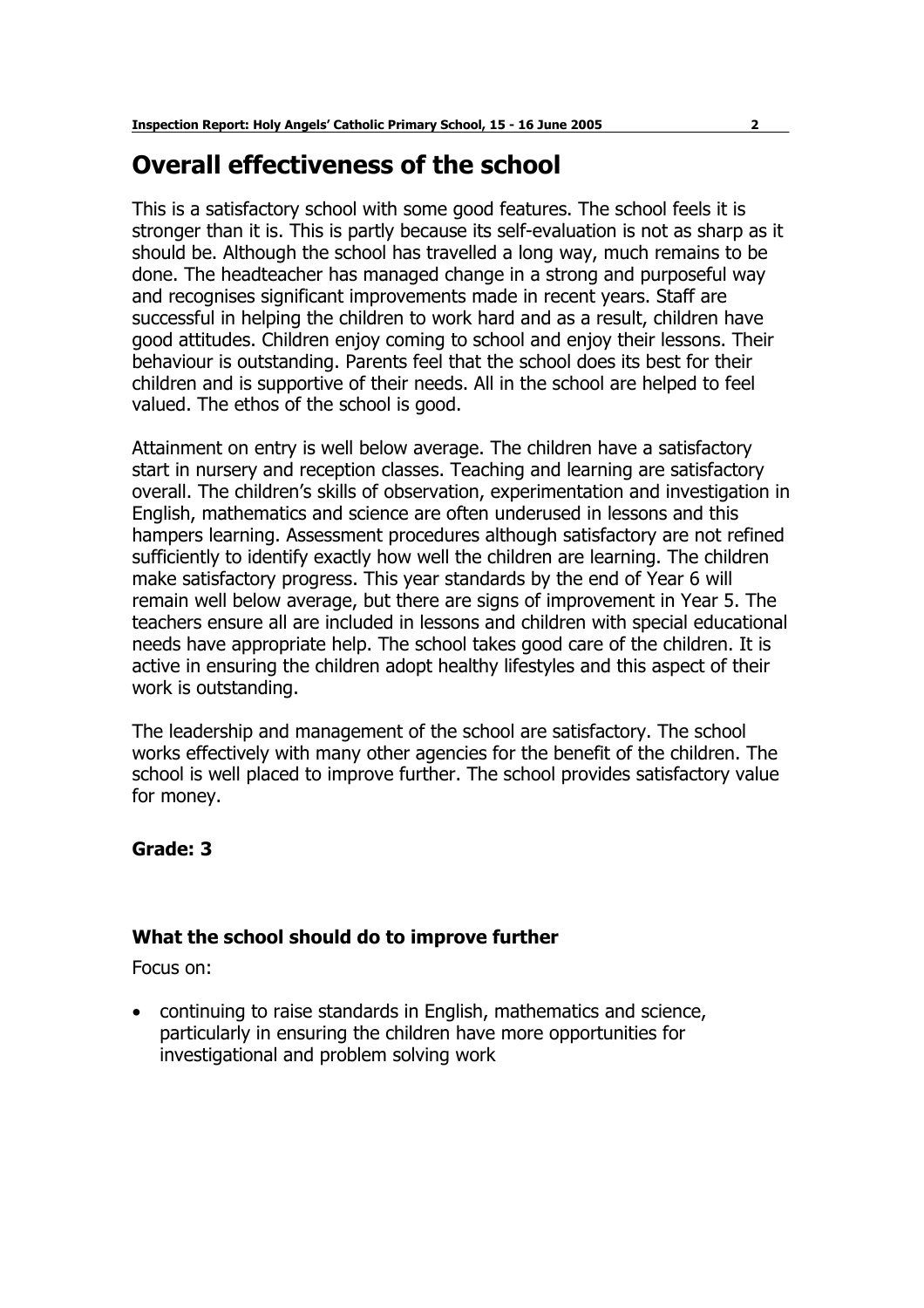• ensuring that rigorous self-evaluation and assessments are refined to help staff understand what is working well and what are the next important steps that will help the children to learn better.

## **Achievement and standards**

The school data show, and the inspection team agrees, that overall the children make satisfactory progress. The decline in standards in the last four years has been halted. In the past the children experienced some teaching which was inadequate. This had a negative effect on their systematic acquisition of basic skills and understanding. Currently teachers are doing well to identify and remedy gaps in the children's knowledge, which slows their progress. Teachers are still dealing with this, especially in Years 3 to 6, although standards overall are improving. The schools participation in the Intensive Support Programme and the development of target setting systems are beginning to have a positive effect on children's learning. In some year groups this could be quicker. The children in Year 6 say that sometimes they could work harder. There is much to be done in ensuring the children use and apply their skills effectively to solve problems in practical situations.

Most children start school with skills that are well below average, particularly in their communication and social skills. By the end of the reception year most of the children are still working towards the levels expected. In Years 1 and 2 children continue to make steady progress and reach broadly average standards in aspects of reading, writing and mathematics.

In Years 3 to 6 the children make satisfactory progress overall. Standards are currently well below average. Children with special educational needs make satisfactory progress in their lessons because they have appropriate help.

#### **Grade: 3**

#### **Personal development and well-being**

Personal development and well being are good. The children are very proud of their school. They are enthusiastic, most work hard and co-operate well with each other and adults and enjoy their lessons. Behaviour in lessons and around school is outstanding with children showing respect and consideration for others. Children willingly accept responsibility and are cheerful, polite and helpful. The school council has been influential in bringing improvements to school life. For example, they have sought improvements in the toilet facilities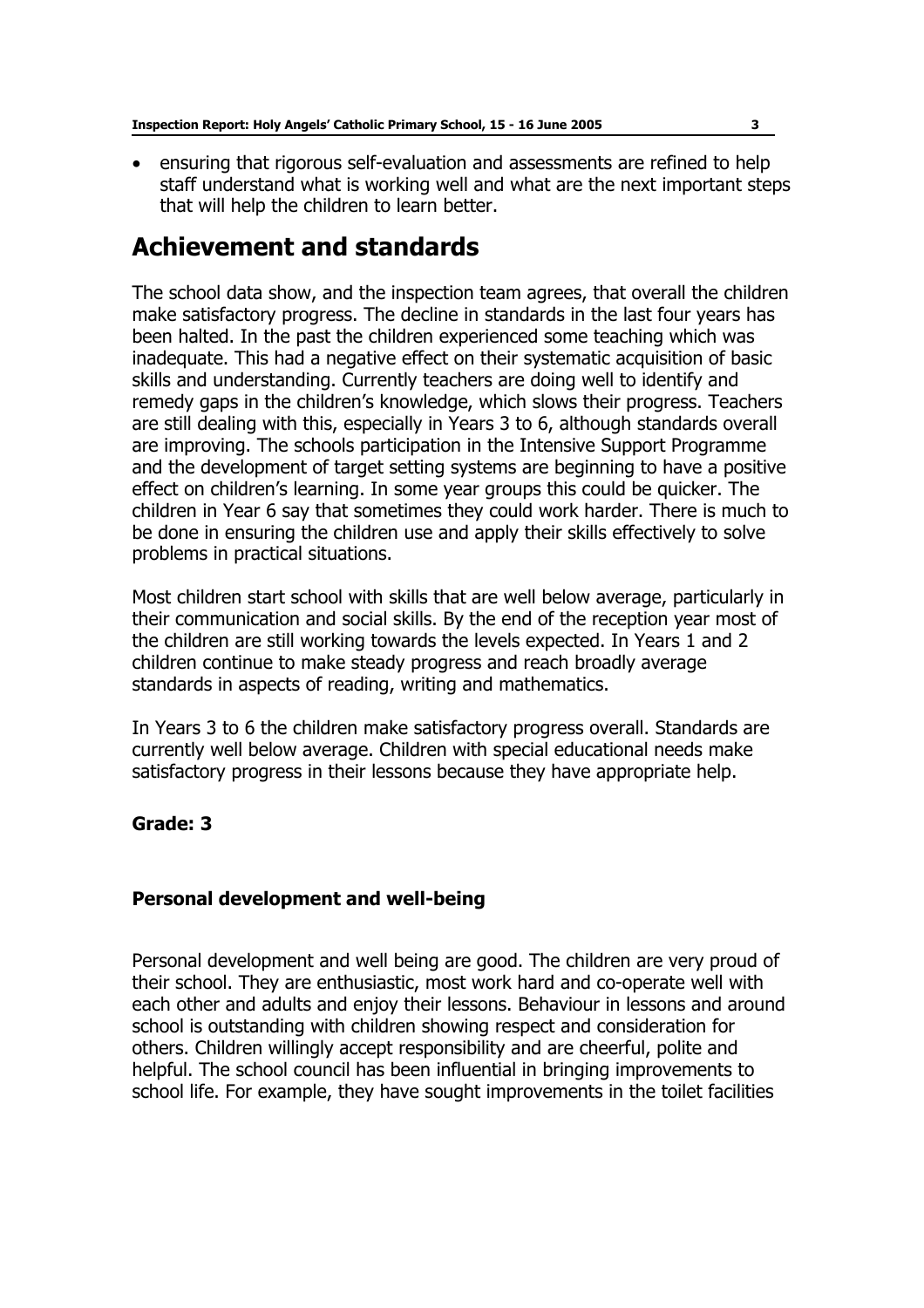and the provision of healthy drinks. School council members represent their classmates very effectively.

The school has worked hard to improve attendance which currently stands just below the national average, with illness and the number of holidays taken during term time contributing to the situation. The school has altered its holiday pattern to try to help parents. The learning mentor has developed a range of successful rewards and strategies that have raised attendance levels.

Childrenís spiritual, moral, social and cultural development is good. The school celebrates childrenís achievements in lessons and assemblies. The house system rewards effort and good behaviour and encourages children to work as a team. They gain a knowledge and understanding of world religions and cultures through lessons and displays. Although satisfactory, there is more to do to improve the development of basic skills, which will aid the children when they leave school. Children are very strongly encouraged to adopt safe and healthy lifestyles. The school is seeking to gain the Healthy School Award; an important part of this has been making fresh fruit available for children in Years 3 to 6.

**Grade: 2** 

# **Quality of provision**

#### **Teaching and learning**

Teaching and learning are satisfactory overall. This is not as good as the school feels but it closely reflects the progress that children make. In some classes teaching is consistently good and here the children make better progress. Most lessons are carefully planned to ensure that important things are not missed and that the work children are being asked to do is not too hard. Occasionally work is a bit too easy. This is partly because targets children are set for English and mathematics are at present not updated often enough. Teachers adapt work for different groups of children but sometimes more variation is needed, especially for children with special educational needs. Teachers and teaching assistants form good classroom teams, working well together to help children to learn.

The calmness around the school and the enthusiasm of children to join in with learning activities owes a lot to teachers managing their classrooms well. They create lively and stimulating classrooms and make sure that children behave very well. Teachers build up a good understanding of the children, keeping a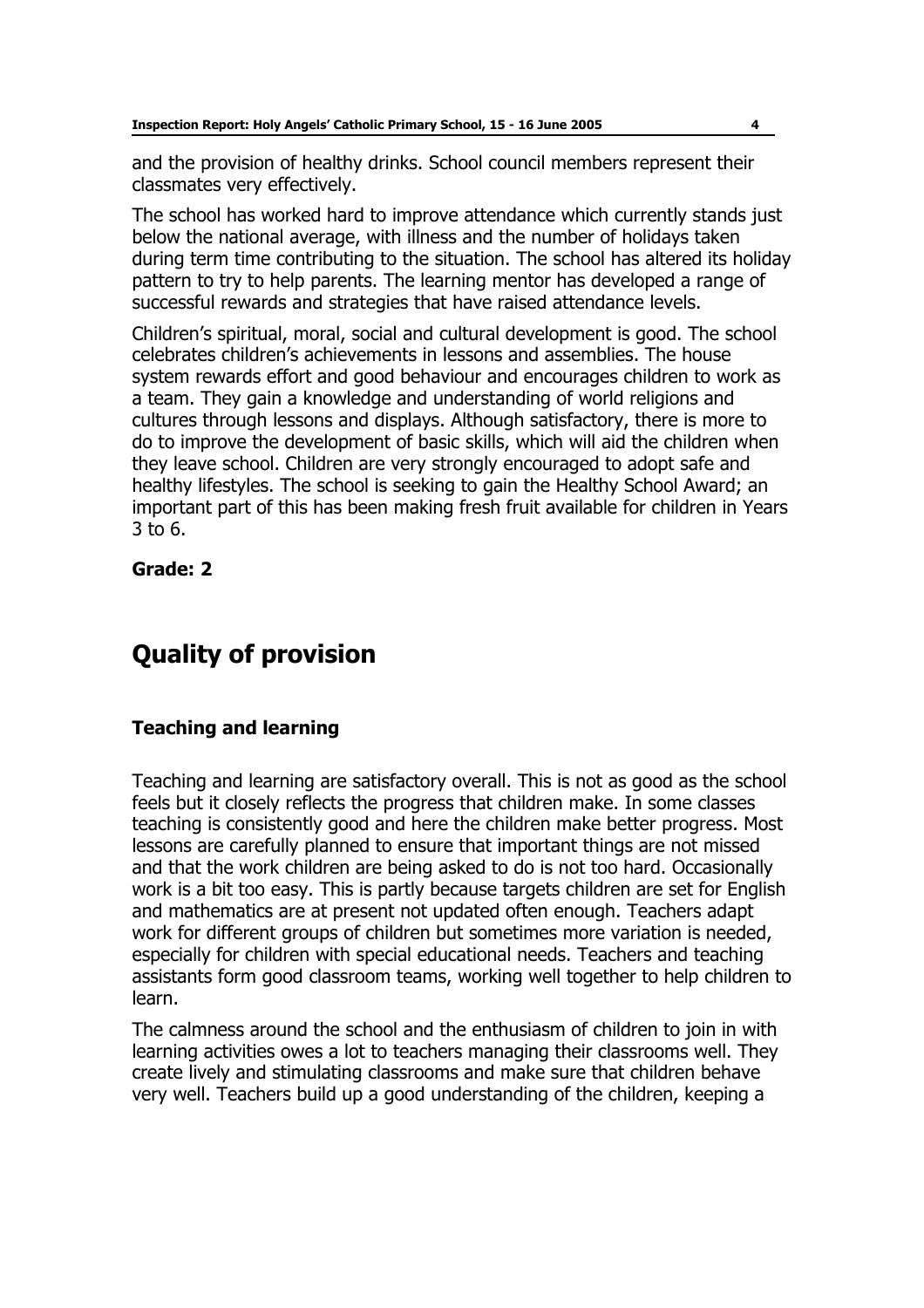close eye on their work and behaviour. Assessments do not identify well enough what the children have learned and what they need to do next. Marking of childrenís work is inconsistent and sometimes teachers do not follow up their written comments.

#### **Grade: 3**

#### **Curriculum and other activities**

The curriculum is satisfactorily matched to the needs of children of all abilities and all statutory requirements are met. Work in classrooms is enriched with many additional opportunities to take part in educational visits. The school is careful to ensure that all children are involved. The children are encouraged to develop a healthy and safe lifestyle, with courses on citizenship, relationships and drugs awareness run by a range of agencies including a local police officer, nurse and the learning mentor. In recognition of the schools' work in sports it has achieved the prestigious Activemark Gold Award. The stunning ceramic mural produced by an artist in residence with the children is a fine example of the school extending the children's skills and creativity. There is a broad range of clubs and activities at lunchtime and after school. There are good links with local football clubs and other local organisations.

The school has worked hard to provide its children with clean and safe facilities in spite of the poor condition of much of the fabric of the building.

#### **Grade: 3**

#### **Care, guidance and support**

The school takes good care of all its children. Children trust staff and know who to turn to if they need help. There is very good support for them when they are upset or troubled. The learning mentor provides valuable input by working closely with the children and their families. Parents and carers feel welcome in school and are strongly encouraged to be involved in their children's education. Monitoring of the children's progress is in its early stages. The children say that they feel safe in school, because the rare instances of bullying are dealt with swiftly and effectively by all staff. Good targeted help is provided for some children who find their learning hard. The arrangements for settling new children into school and for their transfer to secondary schools are good. Child protection and health and safety procedures are very well established and there are good links with outside agencies, which give a range of help to the children.

#### **Grade: 2**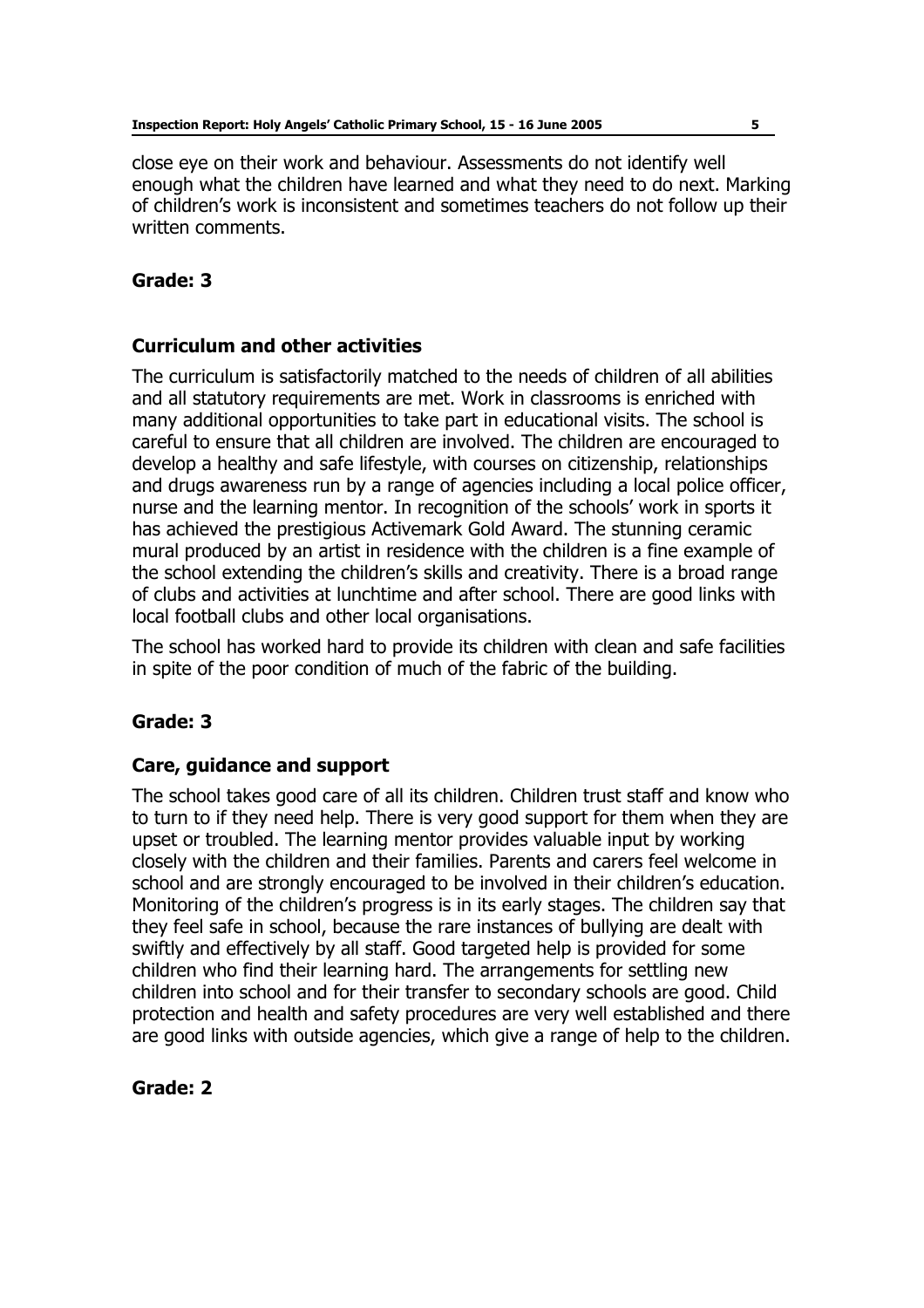## **Leadership and management**

The leadership and management of the school are satisfactory. The headteacher has led the school well through difficult times and has tackled weaknesses in teaching with determination, no matter what the personal cost. The main challenge for leadership in the future is to improve teaching and learning from satisfactory to good. Greater refinement is needed to achieve this important next step. The headteacher recognises that the new building will provide an exciting new opportunity for the school. She has been active in providing valuable professional development for staff. She has effectively invested in the teaching assistants in the school and as a result a good number are working to gain higher qualifications.

The deputy headteacher has introduced a new approach to monitoring the progress children make. However, the system has got some way to go before it is fully embedded. It does not yet include enough detail about children's progress, mainly because the school's systems for monitoring effectiveness focus insufficiently on what the children should be learning and how well they are progressing. This lack of focus contributed to the schoolís errors in selfevaluation, particularly in relation to leadership and management being judged far stronger by the school than it actually is.

 The governing body has changed considerably in the past year and is now much more involved in working with senior staff to help raise standards and support the headteacher's vision for a better school. At the moment they rely very heavily on the headteacher telling them about standards in the school. The school has achieved much in recent years and now has a secure platform on which to build and improve.

#### **Grade: 3**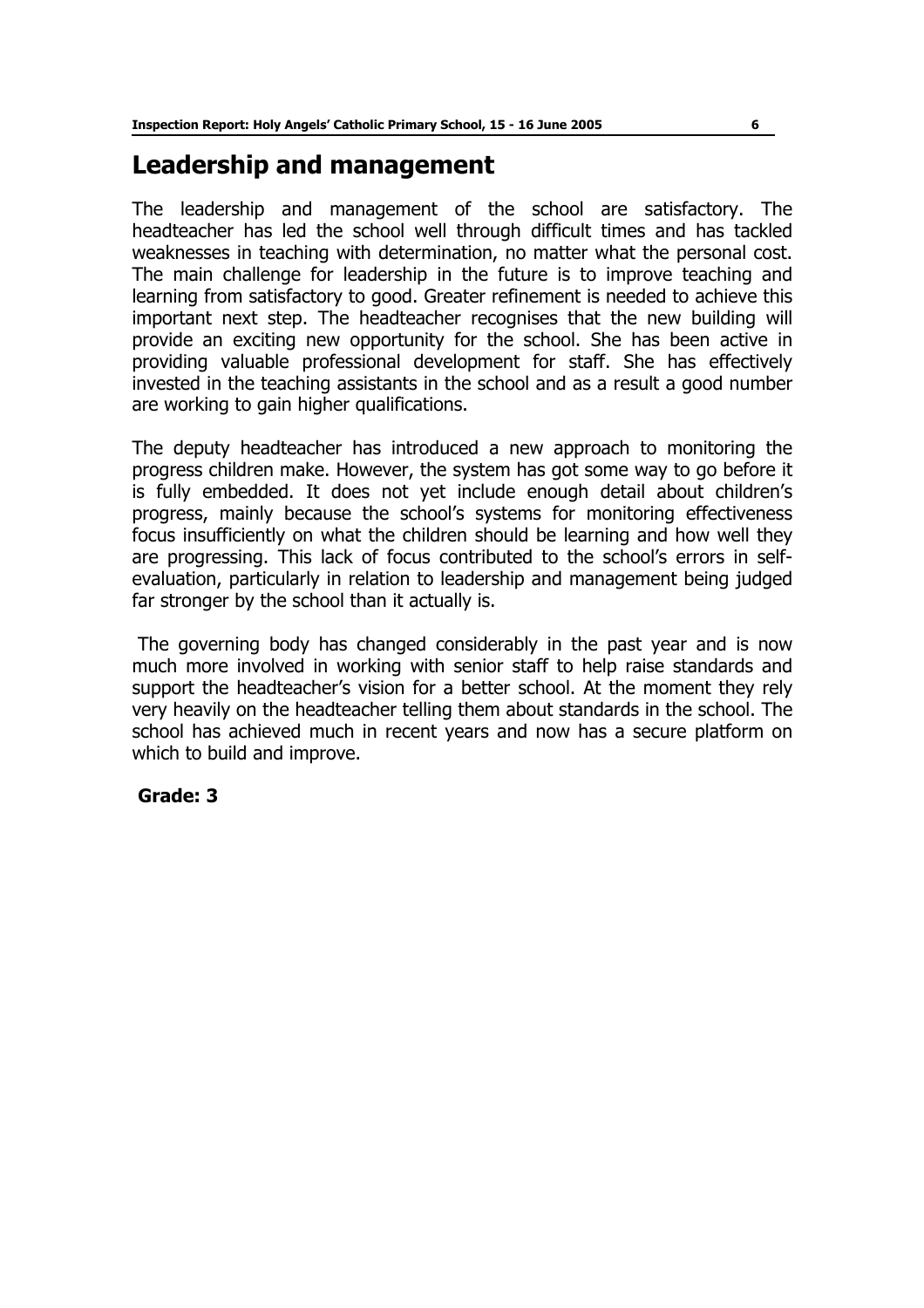**Any complaints about the inspection or the report should be made following the procedures set out in the guidance 'Complaining about HMI-led Ofsted inspections', which is available from Ofstedís website: www.ofsted.gov.uk.**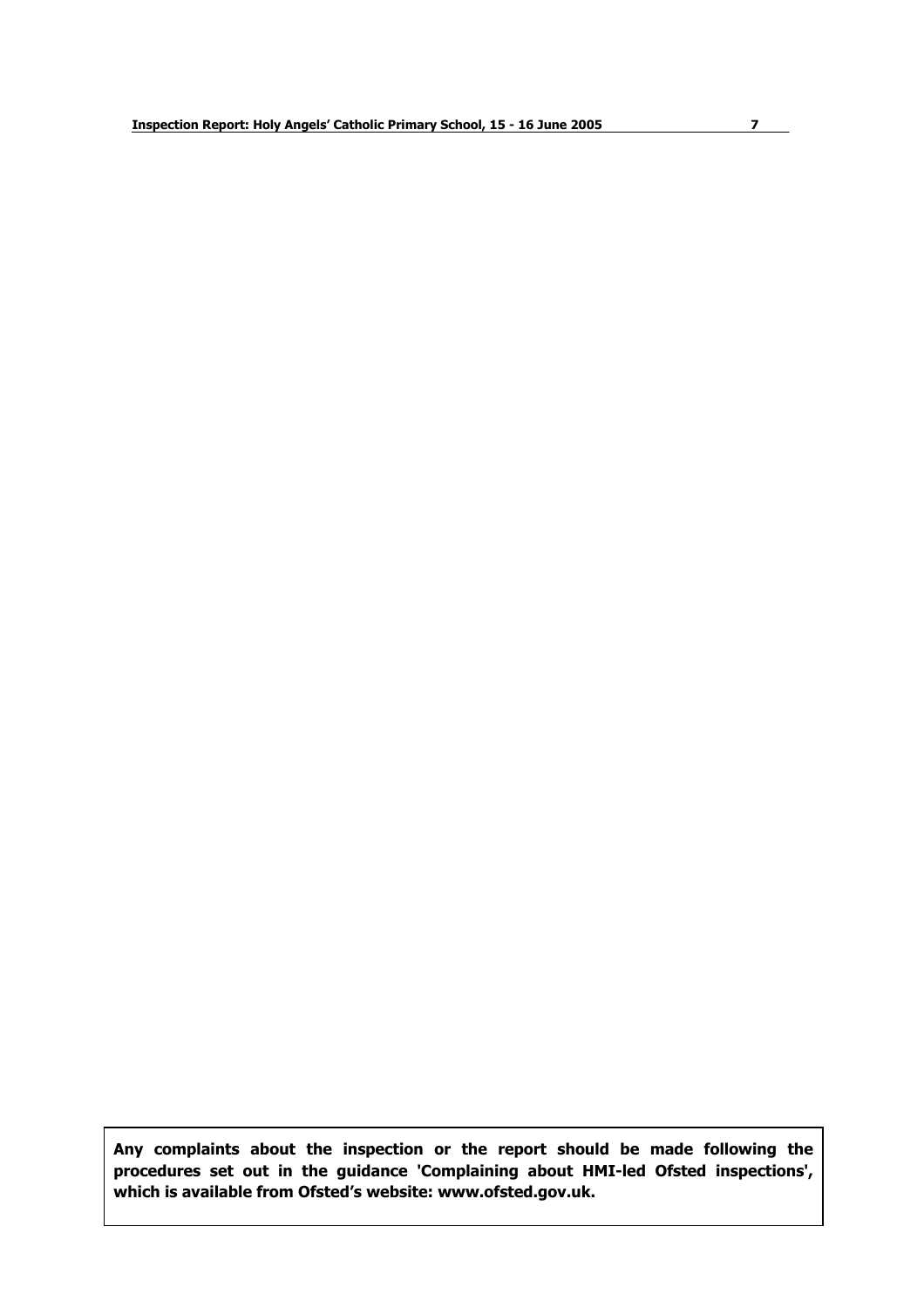#### **Annex A**

### **INSPECTION JUDGEMENTS**

| Key to judgements: grade 1 is outstanding, grade 2 good, grade | <b>School</b>  | $16 - 19$ |
|----------------------------------------------------------------|----------------|-----------|
| 3 satisfactory, and grade 4 inadequate.                        | <b>Overall</b> |           |
|                                                                |                |           |

#### **OVERALL EFFECTIVENESS**

| How effective, efficient and inclusive is the provision of<br>education, integrated care and any extended services in<br>meeting the needs of learners? | 3          |  |
|---------------------------------------------------------------------------------------------------------------------------------------------------------|------------|--|
| How well does the school work in partnership with others to<br>promote learners' well-being?                                                            | 2          |  |
| The quality and standards in the Foundation Stage                                                                                                       | 3          |  |
| The effectiveness of the school's self-evaluation                                                                                                       | 3          |  |
| The capacity to make any necessary improvements                                                                                                         | <b>Yes</b> |  |
| Effective steps have been taken to promote improvement since the Yes<br>last inspection                                                                 |            |  |

#### **ACHIEVEMENT AND STANDARDS**

| How well do learners achieve?                                                 |   |  |
|-------------------------------------------------------------------------------|---|--|
| The <i>standards</i> reached by learners                                      | Δ |  |
| How well learners' make <i>progress</i> , taking account of any significant 3 |   |  |
| variations between groups of learners                                         |   |  |
| How well learners with learning difficulties and disabilities make            |   |  |
| progress                                                                      |   |  |

#### **PERSONAL DEVELOPMENT AND WELL-BEING**

| How good is the overall personal development and well-<br>being of the learners? | $\overline{\mathbf{2}}$ |  |
|----------------------------------------------------------------------------------|-------------------------|--|
| The extent of learners' spiritual, moral, social and cultural                    | 2                       |  |
| development                                                                      |                         |  |
| The behaviour of learners                                                        |                         |  |
| How well learners enjoy their education                                          | 2                       |  |
| The extent to which learners adopt safe practices                                | 2                       |  |
| The extent to which learners adopt healthy lifestyles                            |                         |  |
| The extent to which learners make a positive contribution to the                 | $\mathbf 2$             |  |
| community.                                                                       |                         |  |
| How well learners develop workplace and other skills that will                   | З                       |  |
| contribute to their future economic well-being                                   |                         |  |

#### **THE QUALITY OF PROVISION**

| How effective are teaching and learning in meeting the full 3 |  |
|---------------------------------------------------------------|--|
| range of learners' needs?                                     |  |
| How well do the curriculum and other activities meet the      |  |
| range of needs and interests of learners?                     |  |
| How well are learners cared for, guided and supported?        |  |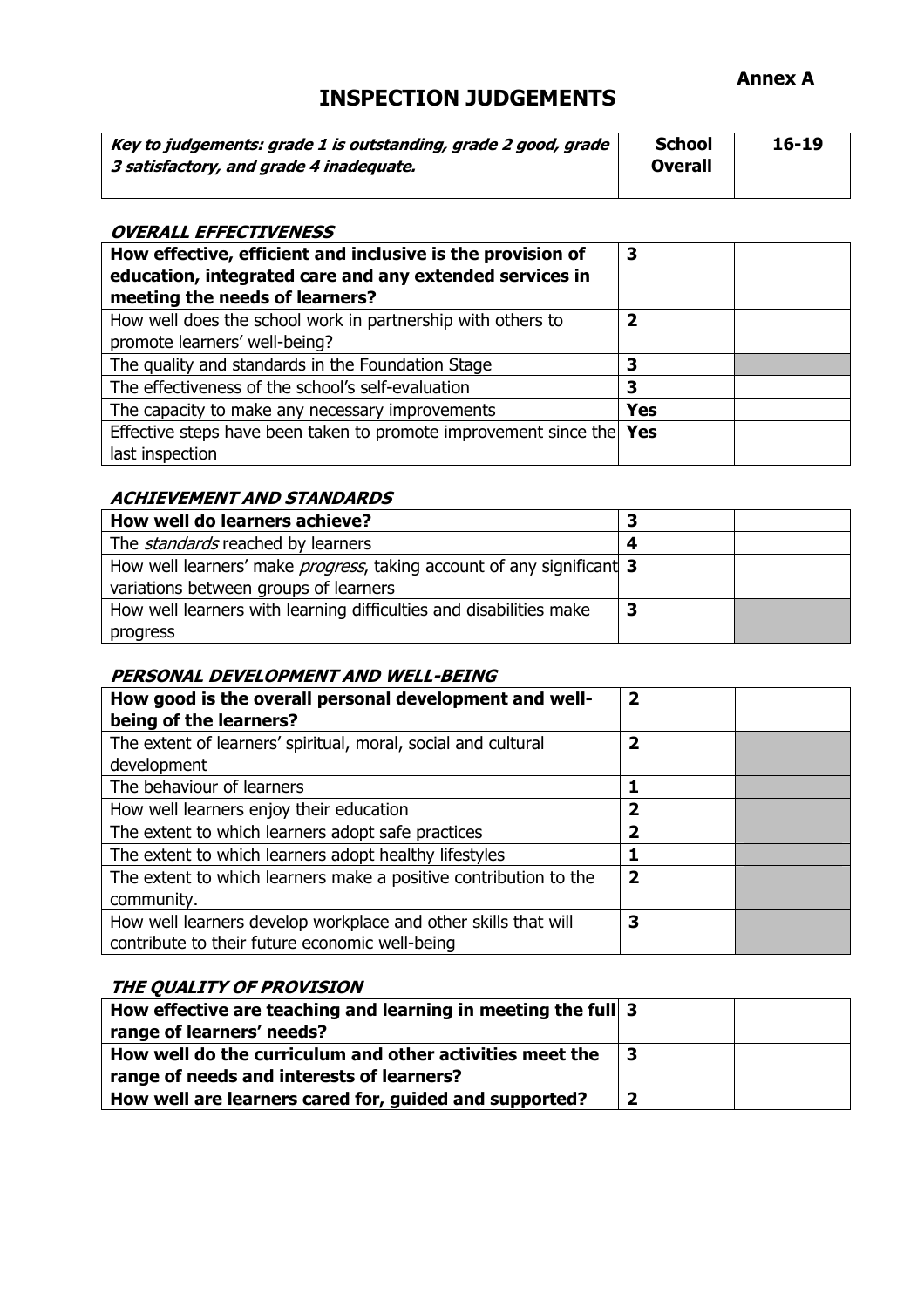#### **Annex A**

#### **LEADERSHIP AND MANAGEMENT**

| How effective are leadership and management in raising                            | 3   |  |
|-----------------------------------------------------------------------------------|-----|--|
| achievement and supporting all learners?                                          |     |  |
| How effectively leaders and managers at all levels set clear                      | 3   |  |
| direction leading to improvement and promote high quality of care                 |     |  |
| and education                                                                     |     |  |
| How effectively performance is monitored, evaluated and improved $\boldsymbol{3}$ |     |  |
| to meet challenging targets, through quality assurance and self-                  |     |  |
| review                                                                            |     |  |
| How well equality of opportunity is promoted and discrimination                   | 3   |  |
| tackled so that all learners achieve as well as they can                          |     |  |
| How effectively and efficiently resources are deployed to achieve                 | 3   |  |
| value for money                                                                   |     |  |
| The extent to which governors and other supervisory boards                        | 3   |  |
| discharge their responsibilities                                                  |     |  |
| The adequacy and suitability of staff to ensure that learners are                 | Yes |  |
| protected                                                                         |     |  |

| The extent to which schools enable learners to be healthy                                                      |            |
|----------------------------------------------------------------------------------------------------------------|------------|
| Learners are encouraged and enabled to eat and drink healthily.                                                | <b>Yes</b> |
| Learners are encouraged and enabled to take regular exercise.                                                  | <b>Yes</b> |
| Learners are discouraged from smoking and substance abuse.                                                     | <b>Yes</b> |
| Learners are educated about sexual health.                                                                     | <b>Yes</b> |
| The extent to which providers ensure that learners stay safe.                                                  |            |
| Procedures for safeguarding learners meet current government requirements.                                     | <b>Yes</b> |
| Risk assessment procedures and related staff training are in place.                                            | <b>Yes</b> |
| Action is taken to reduce anti-social behaviour, such as bullying and racism.                                  | <b>Yes</b> |
| Learners are taught about key risks and how to deal with them.                                                 | <b>Yes</b> |
| The extent to which learners make a positive contribution                                                      |            |
| Learners are helped to develop stable, positive relationships.                                                 | <b>Yes</b> |
| Learners, individually and collectively, participate in making decisions that affect<br>them.                  | <b>Yes</b> |
| Learners are encouraged to initiate, participate in and manage activities in<br>school and the wider community | <b>Yes</b> |
| The extent to which schools enable learners to achieve economic well-<br>being                                 |            |
| There is provision to promote learners' basic skills.                                                          | <b>Yes</b> |
| Learners have opportunities to develop enterprise skills and work in teams.                                    | <b>Yes</b> |
| Careers education and guidance is provided to all learners in Key Stage 3 and 4                                |            |
| and the sixth form.                                                                                            | <b>NA</b>  |
| Education for all learners aged 14-19 provides an understanding of employment<br>and the economy.              | <b>NA</b>  |